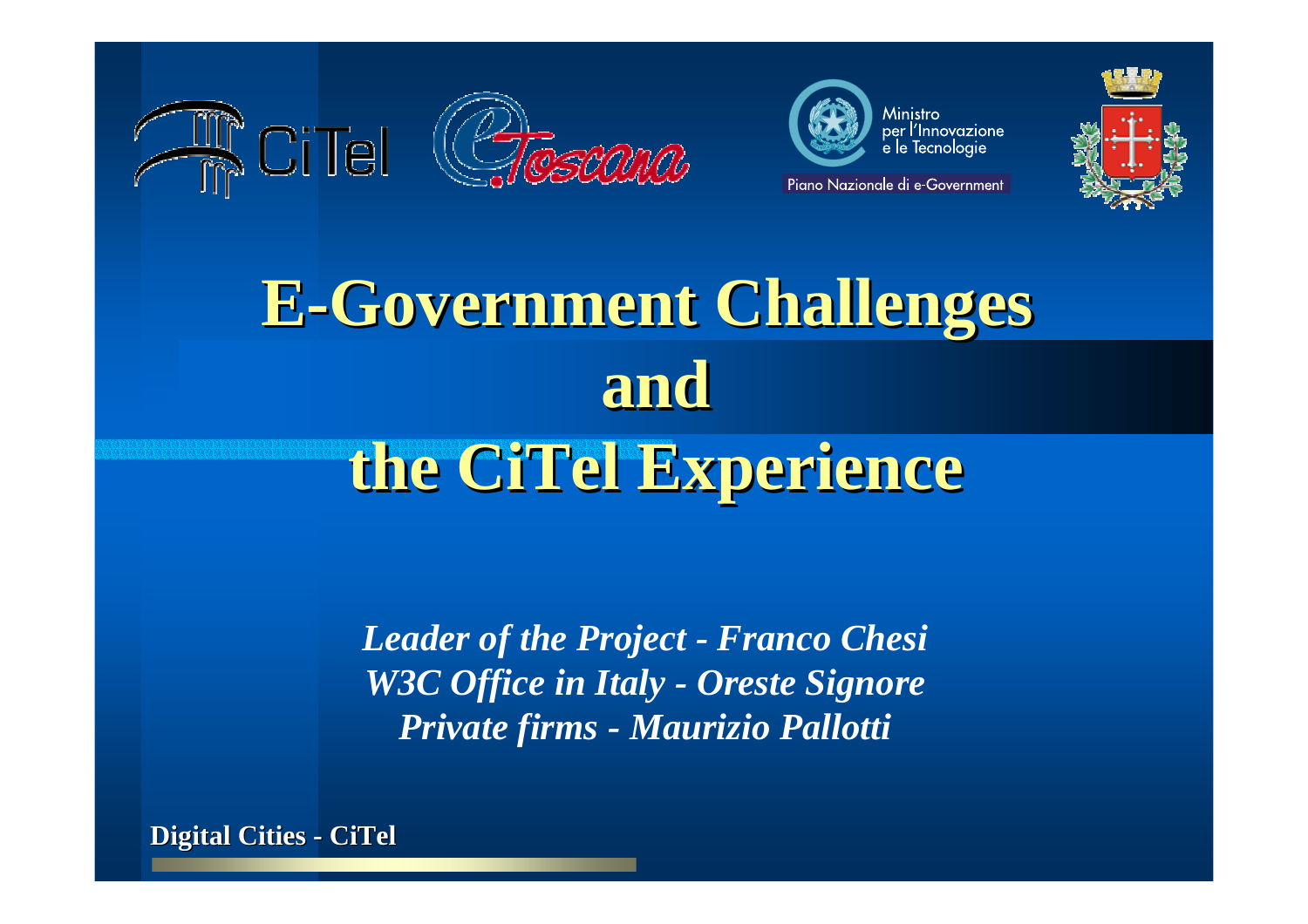

### $E$ -Government – the project in four phases

z **Catalogue Catalogue**

– **Realization Realization of web site of web site for administrations administrations**

- z **Transactions Transactions**
	- $\mathcal{L}_{\mathcal{A}}$ **Interface Interface with internal internal applications applications**
	- **Choise to run trasactions trasactions**
- z **Vertical Vertical integration integration**
	- $\sim$ **Integration Integration between between central central P.A. and P.A. and local P.A.**
- $\bullet$  **Horizontal Horizontal Integration Integration**
	- –**Integration Integration between between the different different services and services and functions functions**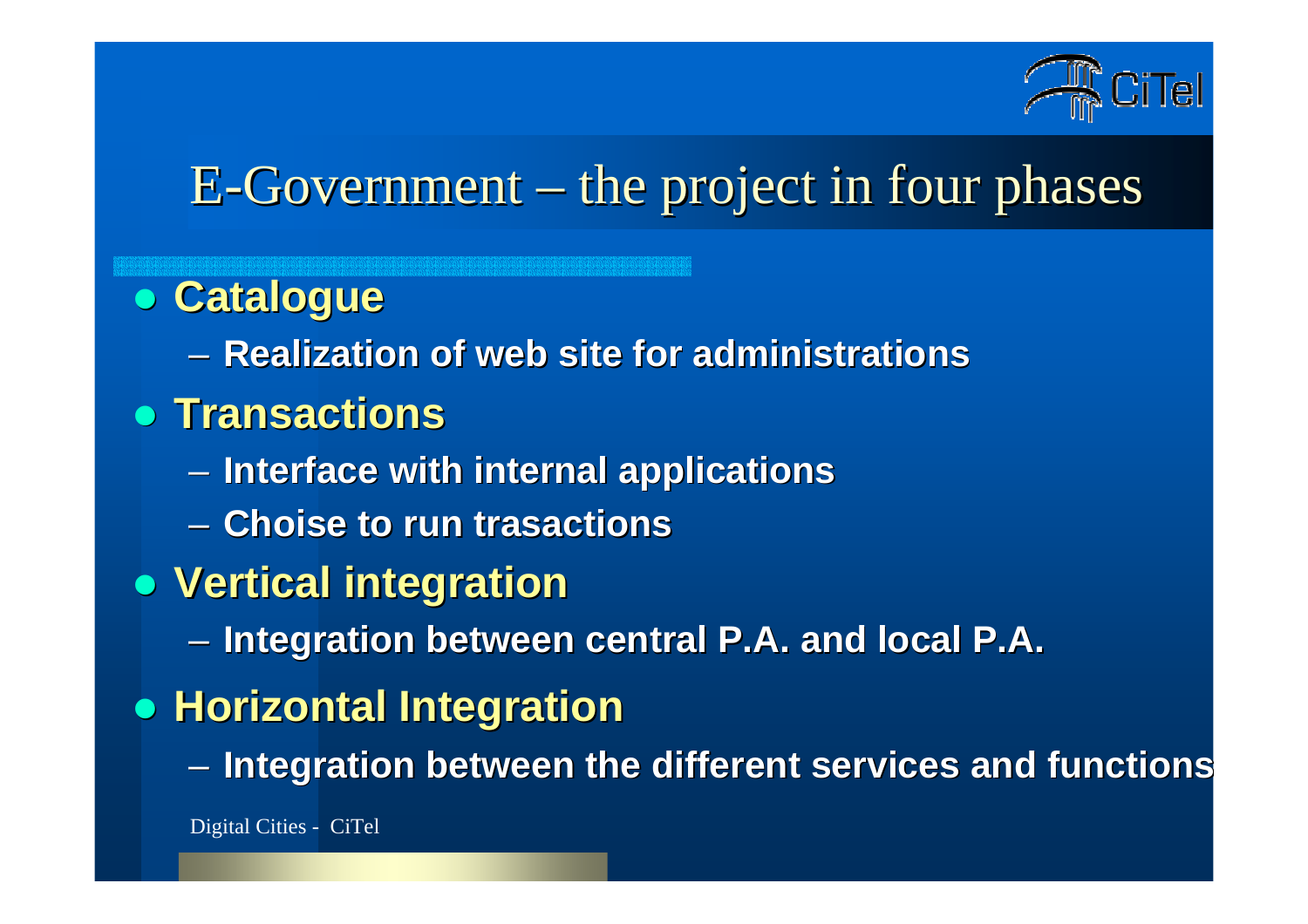

### **Technical Technical Issues**

#### $\bullet$ **Interoperability**

- $\sim$  The new systems between each other and with the existent systems
- $\sim$ Necessary "open standard" architectures
- $\bullet$  **Privacy**
	- Personal data are recorded
	- $\sim$ Tecnical procedures are solid and transparent

#### **• Security**

- $\mathcal{L}_{\mathcal{A}}$ On-line payments
- **Multimodality** 
	- –The users can choose the modality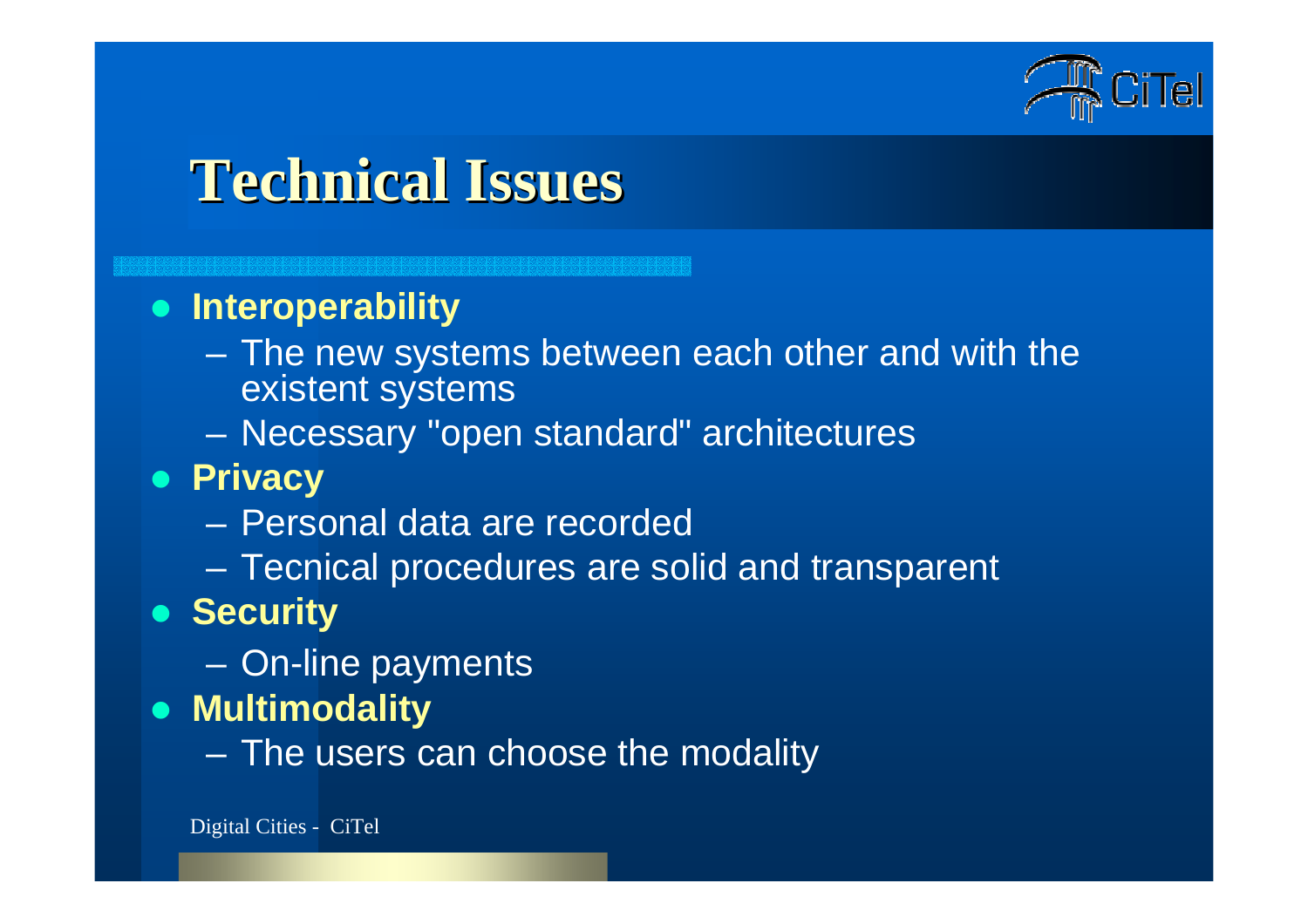

### **Economical Economical Issues**

#### z **Costs**

- Implementation and evolutive maintenance

#### **• Maintenance**

- -Legislativ Modifications and technical variations
- Technological envirronment in evolution

### **• Reusabilities**

The e-government must be seen on a national scale

#### $\bullet$ **Portability**

The indipendence of the platform HW / SW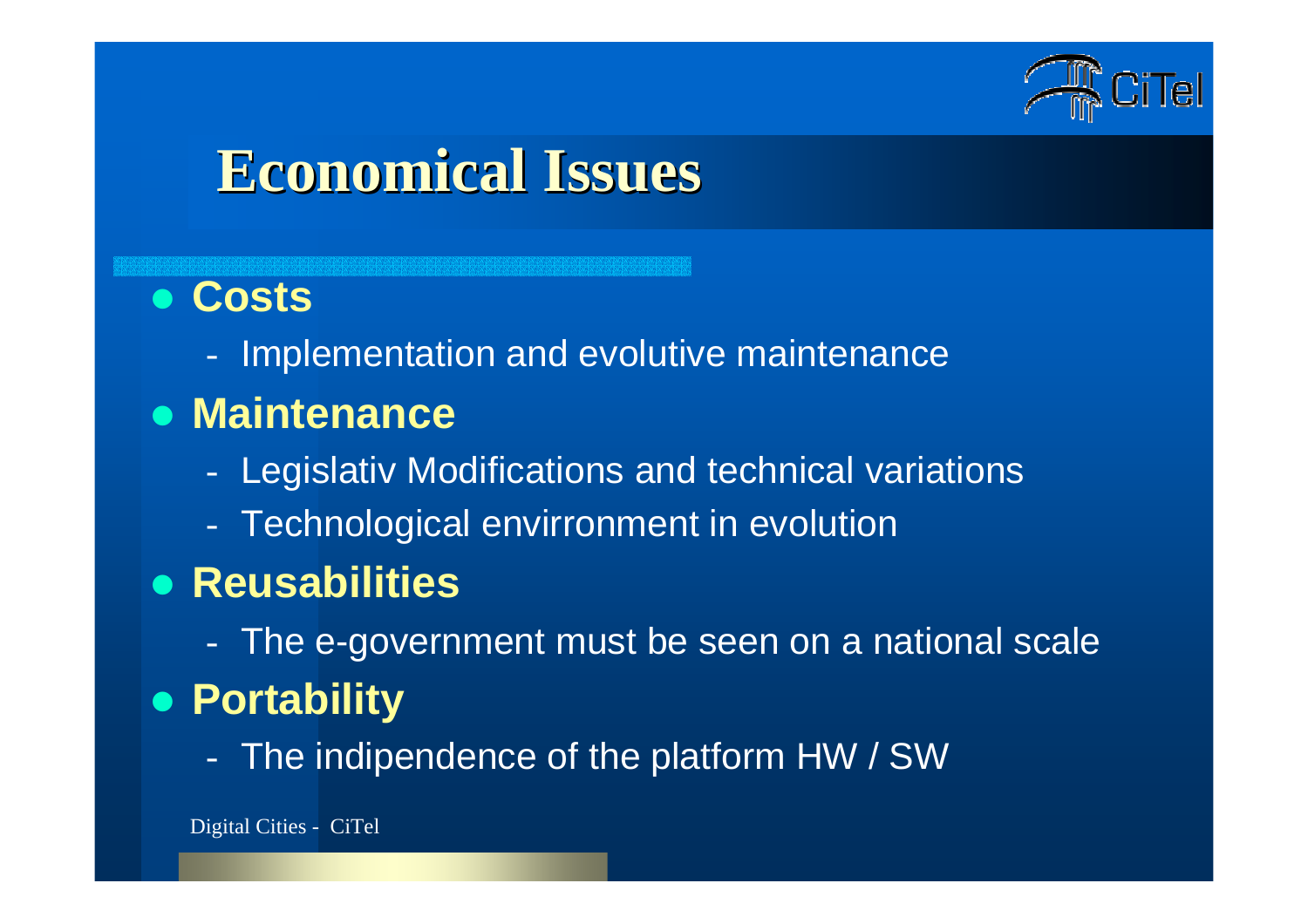

### **Social Issues**

### **• Accessibility**

Social commitment and law obligation "web for everyone"

### **• Usability**

- Large and different users communities
- Italian law 4/2004

#### **• Acceptation**

- -Internal organizational impact of the P.A.
- -New organization of processes based on users
- The citizens must believe in the new system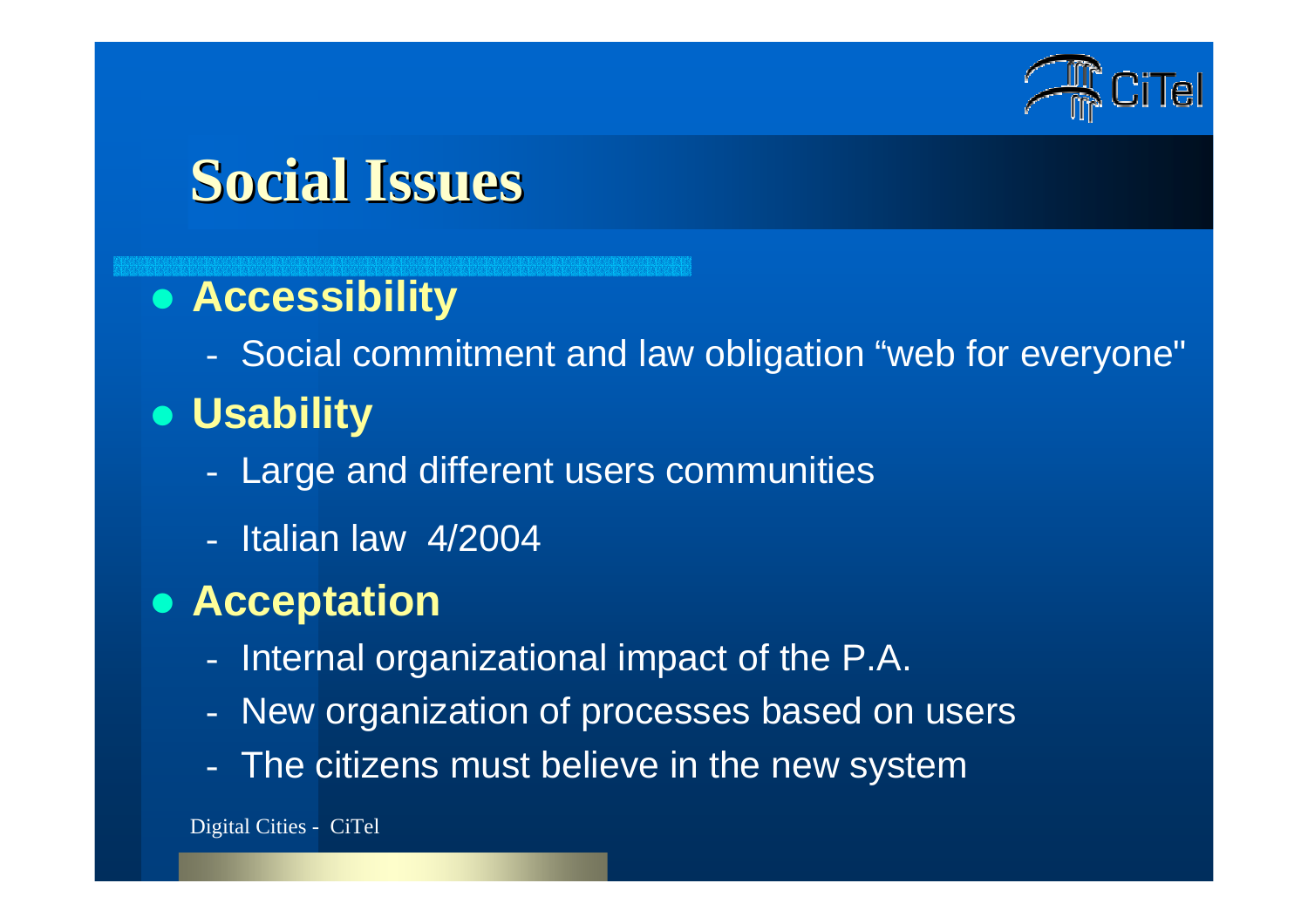

# **Project card Project card**

- $\bullet$ **The Ci-Tel project was born in the context of the Tuscany Telematic Regional Net Telematic Regional Net**
- **In 2002 the Ci-Tel project has been proposed in the framework of the multi-project E-Toscana in the selection advertised by M.I.T. advertised by M.I.T.**
- $\bullet$ **The total The total cost has been about 3.36 millions euro 3.36 millions euro**
- $\bullet$  **The service service are intended intended from resident resident in seven neightborry neightborry cities**
- $\bullet$ **Tecnological Tecnological partner: Regulus, partner: Regulus, Cedaf…..**
- $\bullet$ **Scientific Scientific partner: partner:** *W3C Office in W3C Office in Italy*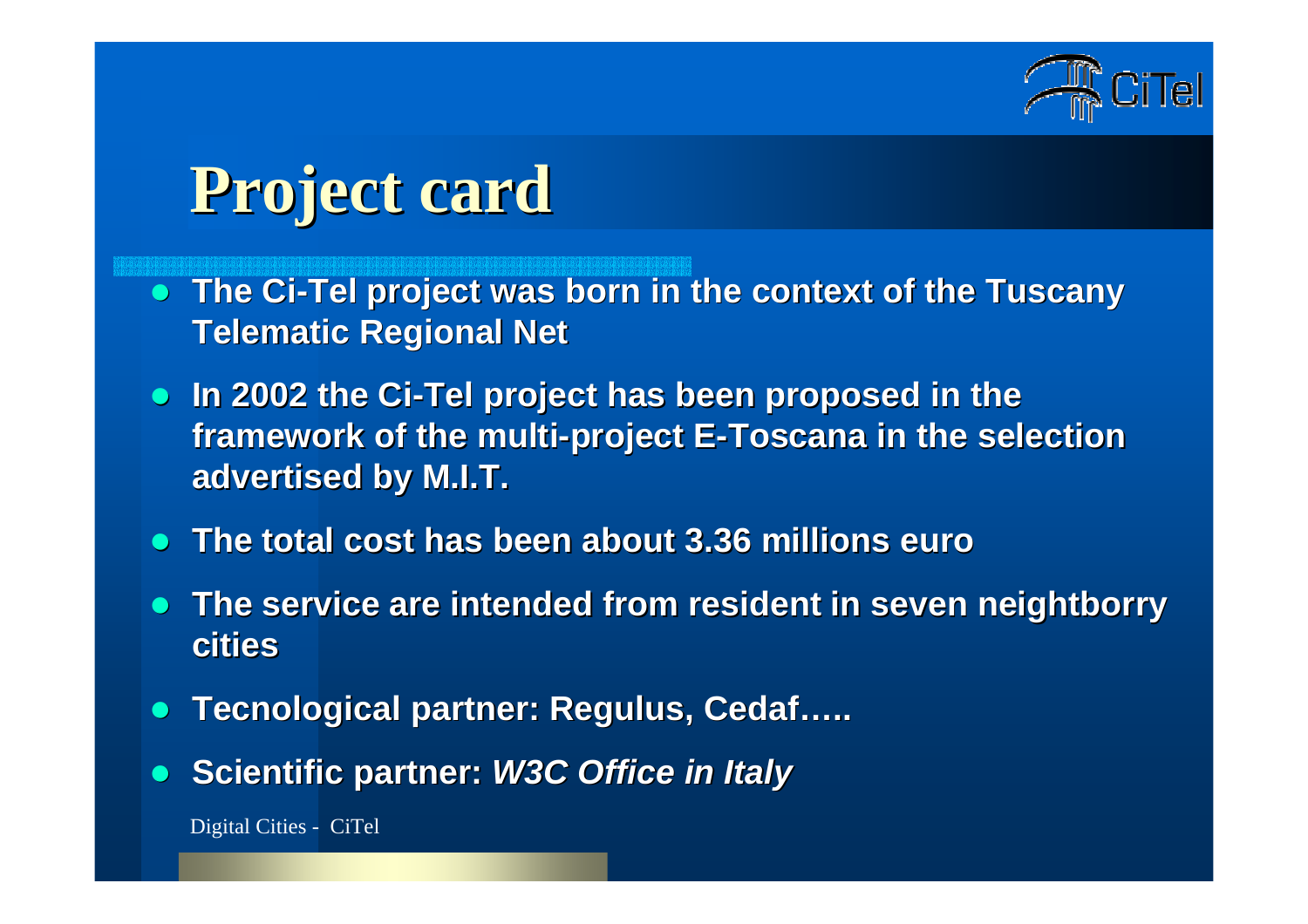

# **Progress Progress Report**

- z **The project is started in 2002 and ended before summer 2005**
- z **The 90% of the schedule services are been attivated**
- z **The advanced state of plan is show in next slide**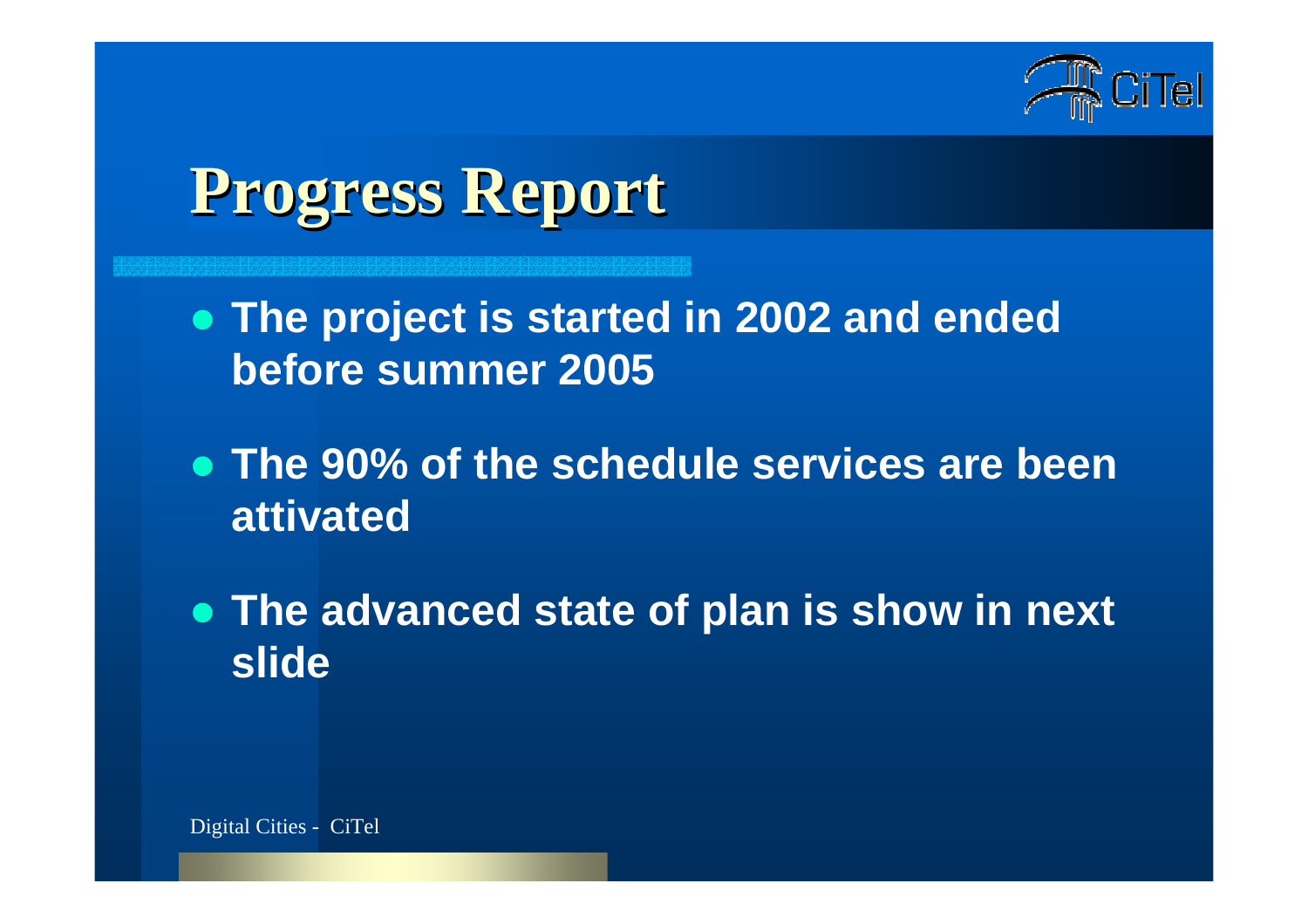

# Progress Report of the e-government Tuscany project



**Fonte M. I. T.**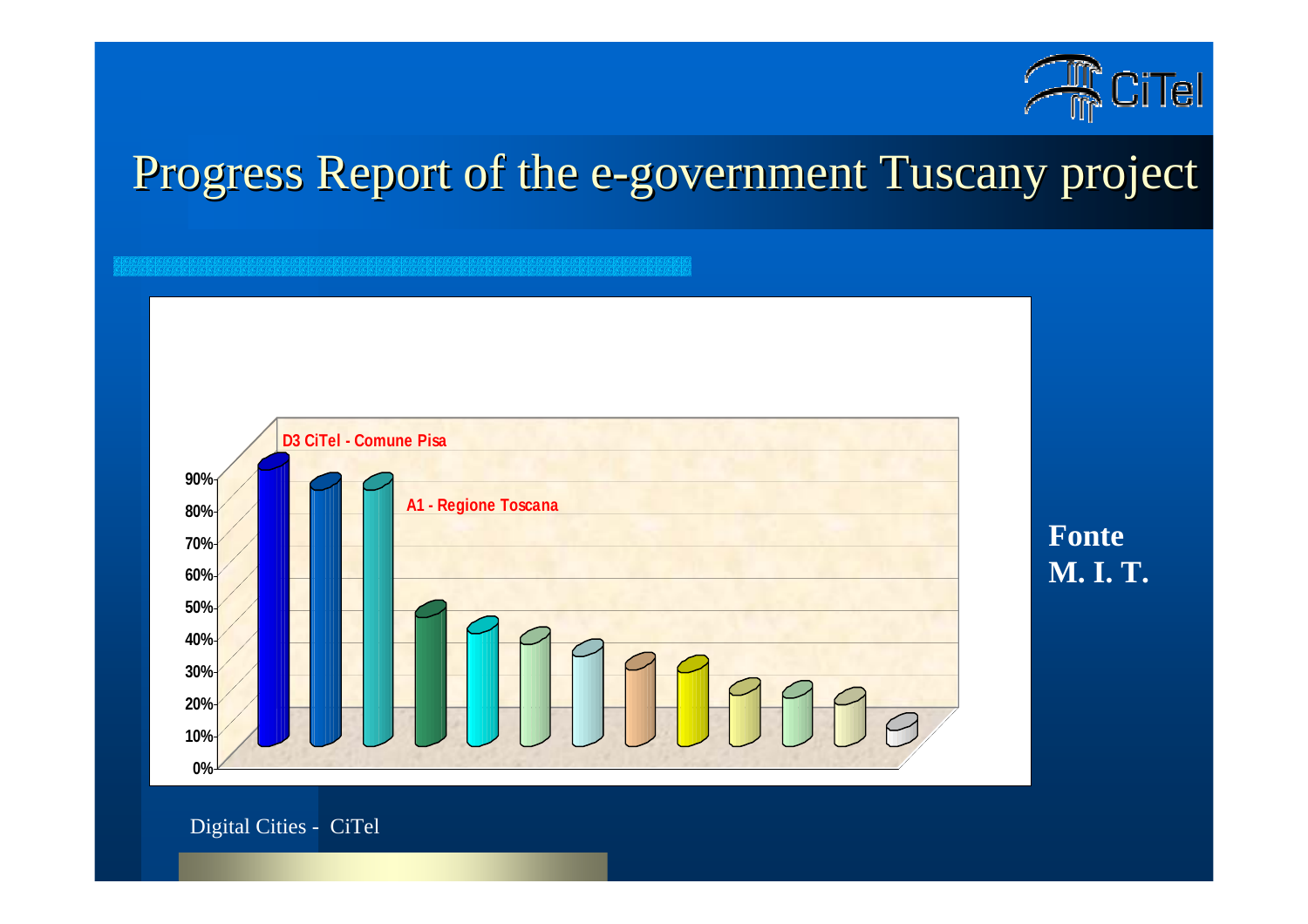

## **Achievements Achievements**

- z **On-line services**
- z **La Multiutenza**
- z **La Multicanalità**
- z **Il Multiaccesso**
- z **Custumer satisfaction**
- z **Reuse**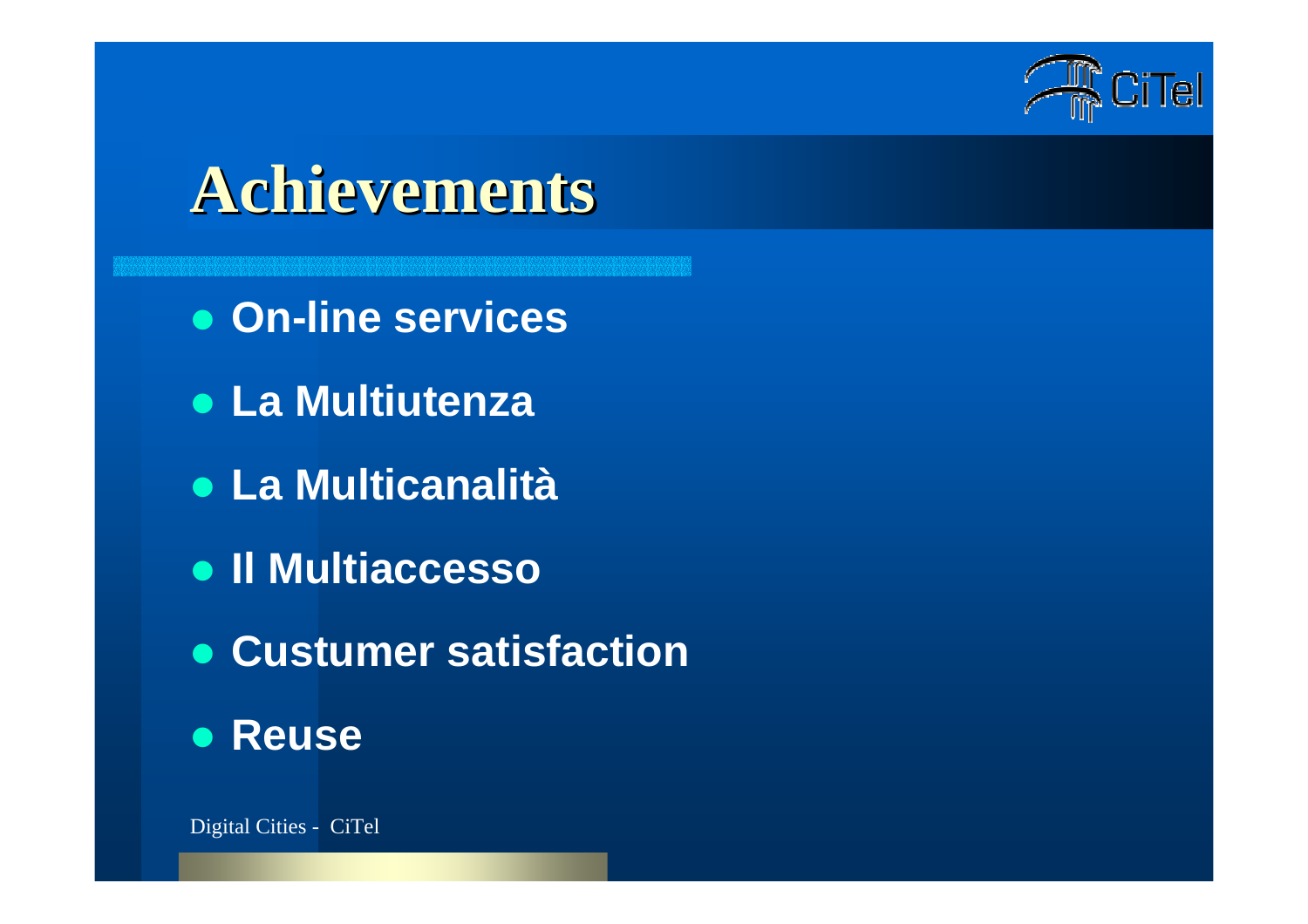

18/06/2005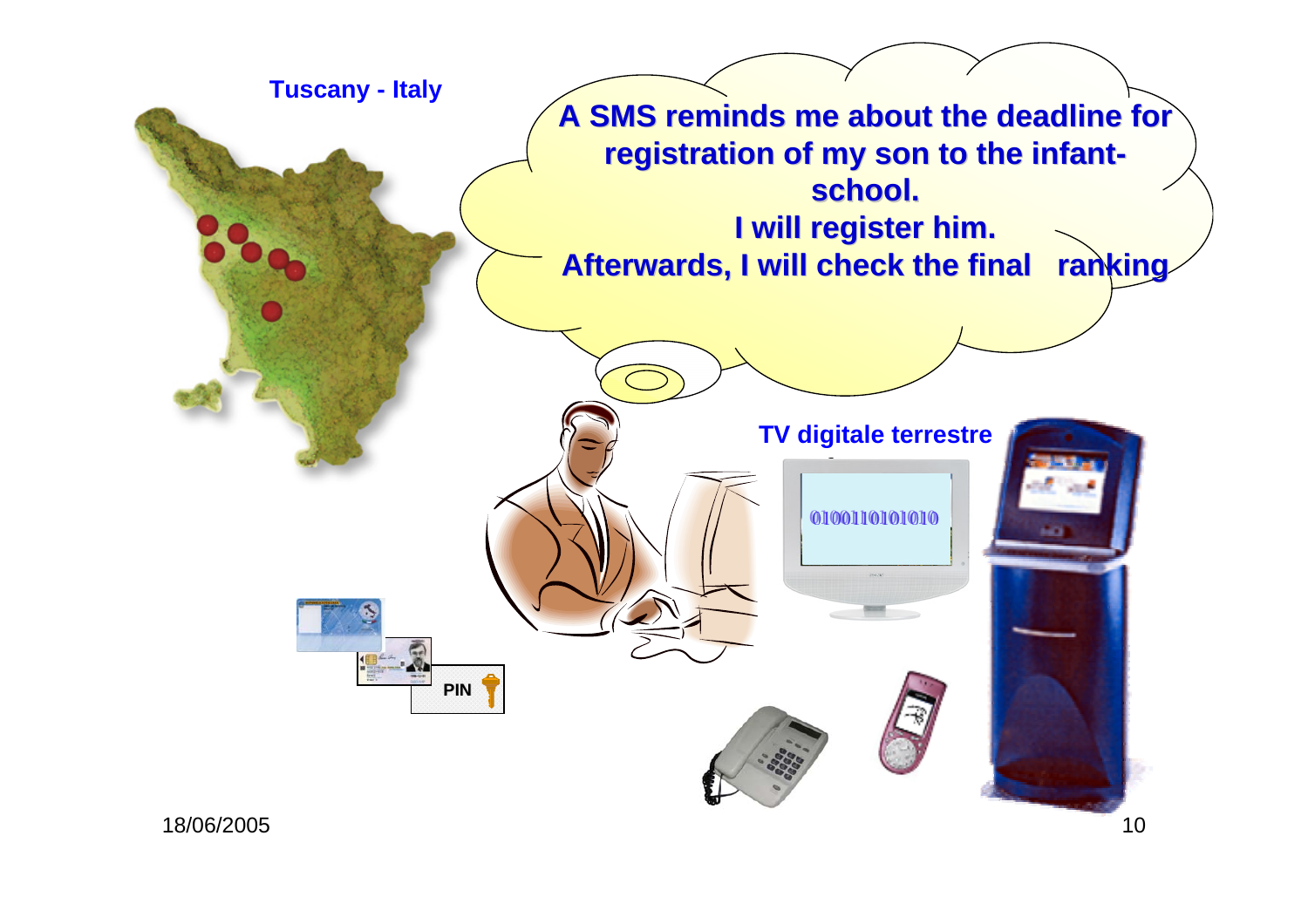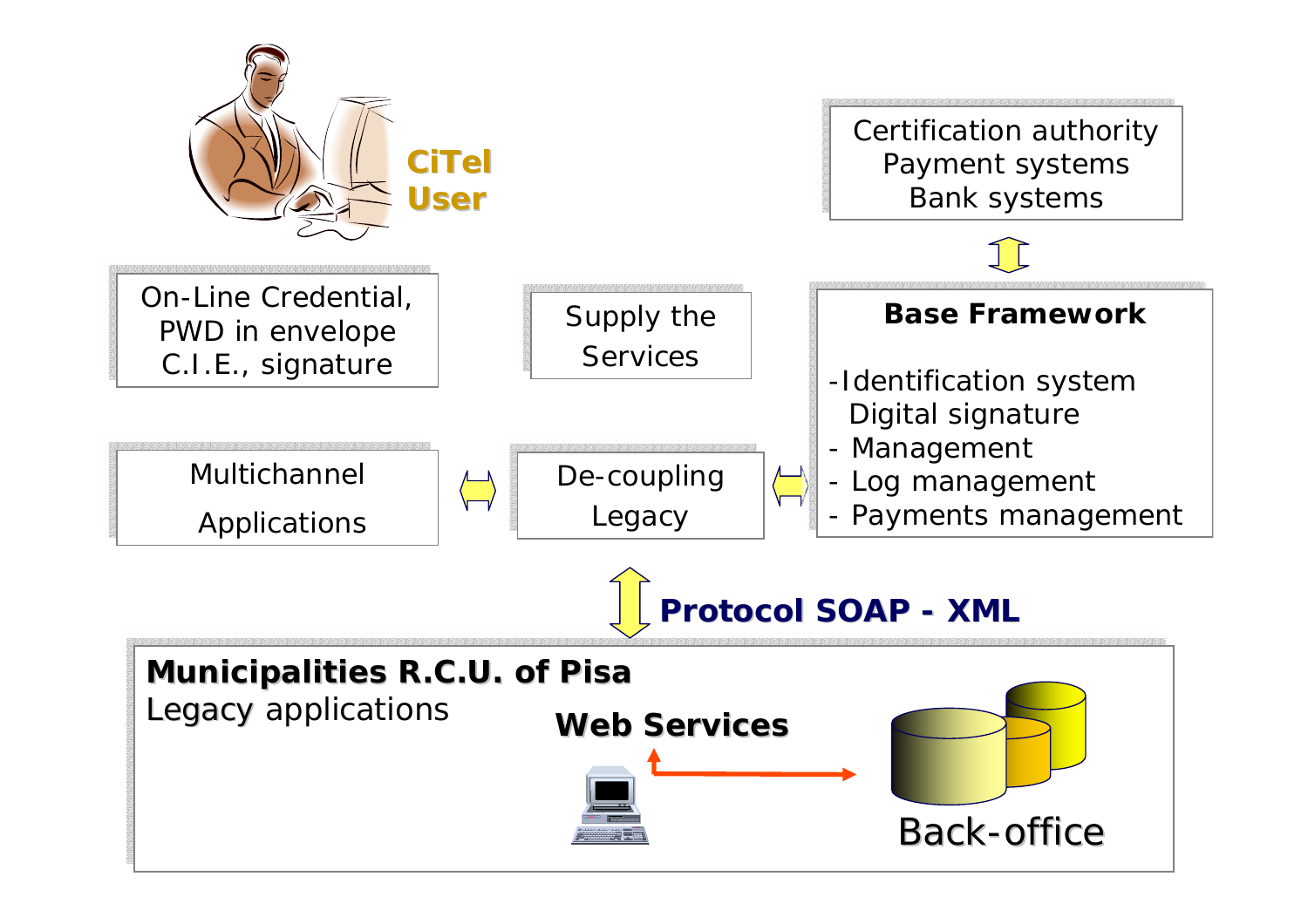### **Architecture with Reverse Proxy**

 $\overline{1}$ 

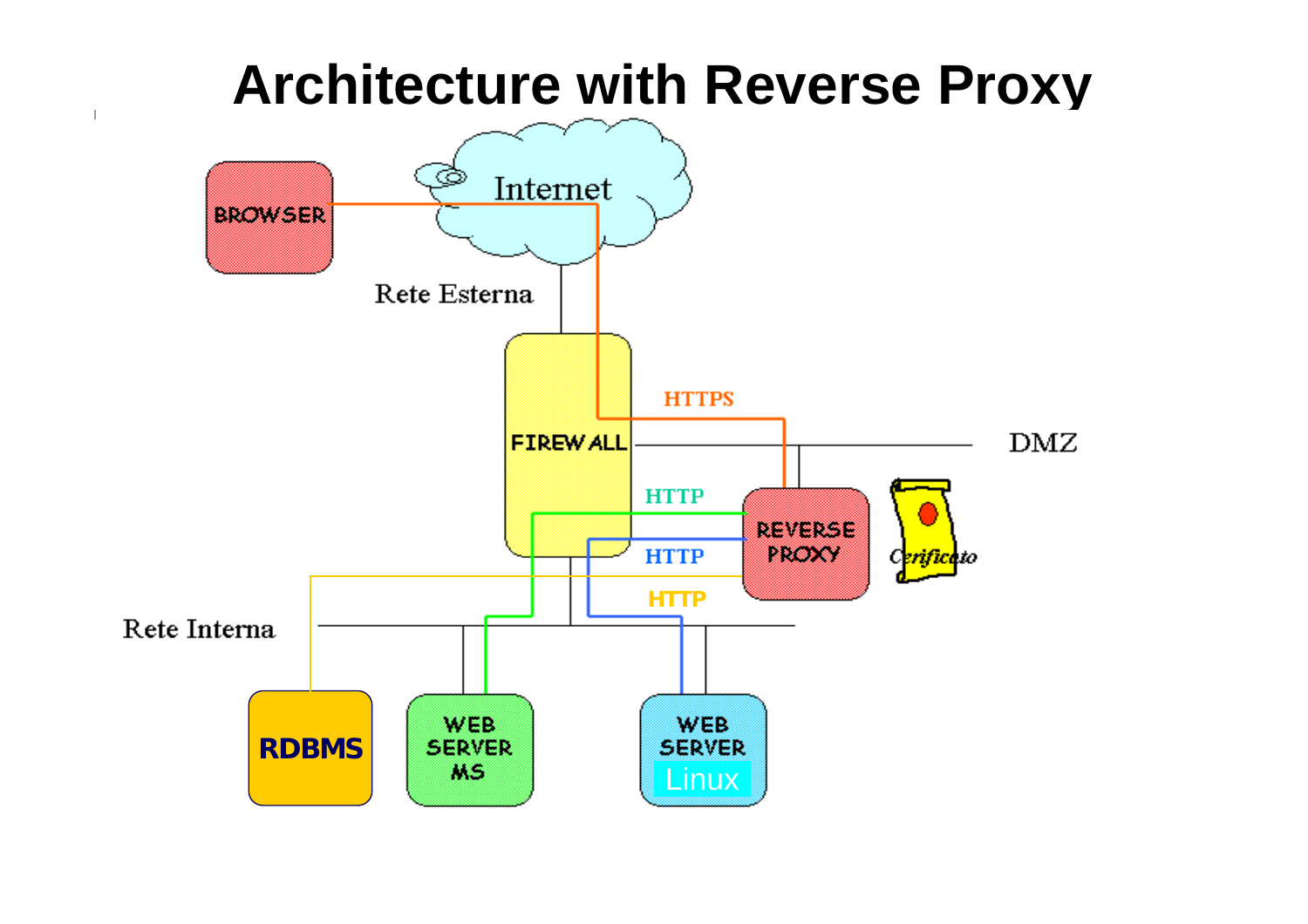

# **Diffusion Diffusion**

- z **Assign about 8.000 E.I.C. to Citizens**
- z **Assign 150 digital signature thoward civil servants of municipality of Pisa**
- z **Distribute more then 1.000 login and password to Citizens**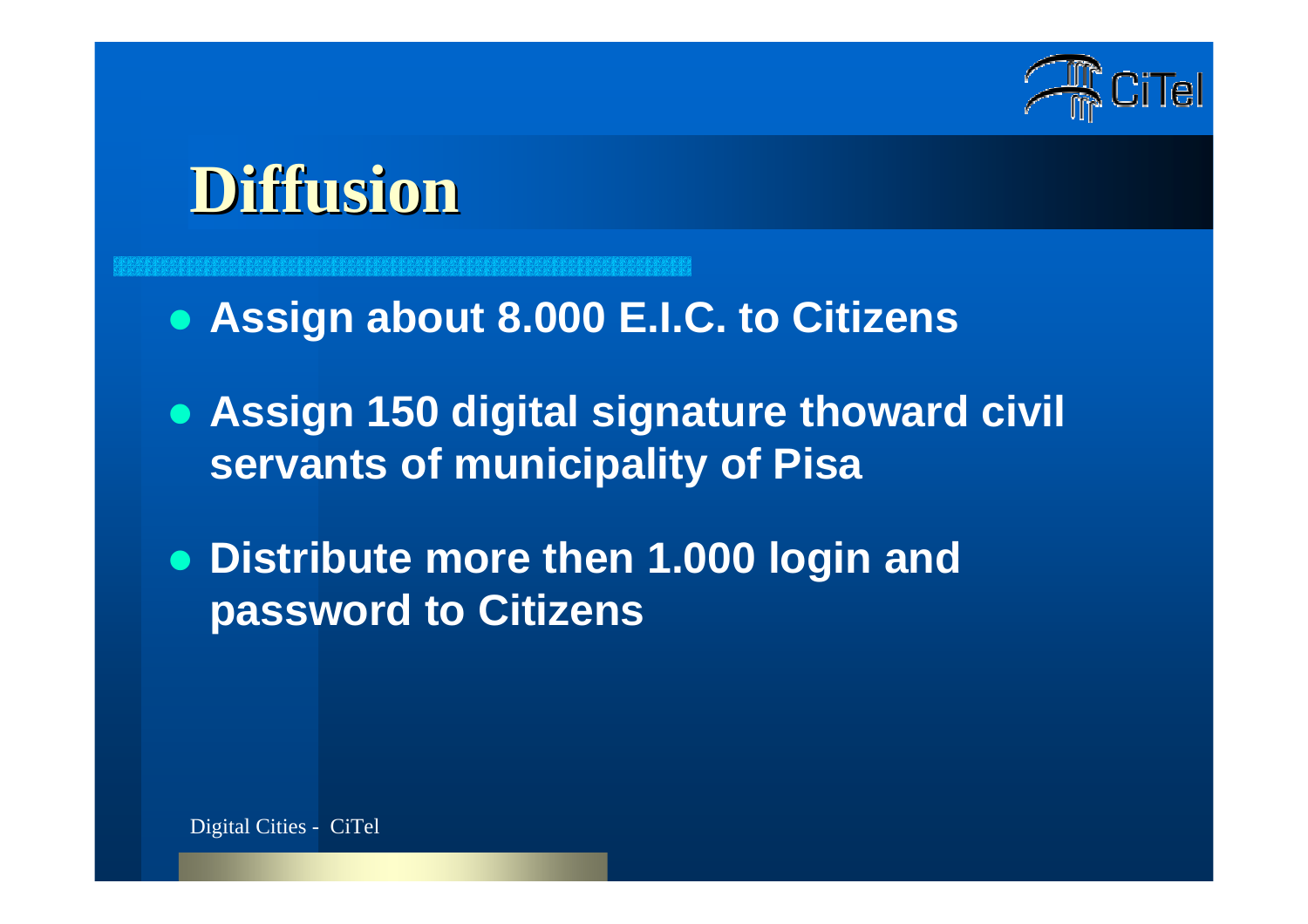

## **Reuse**

#### $\bullet$  **E-government government projects projects are goingo to reuse the base the base framework: framework:**

- **- ET-Web - Municipality Municipality of Catania of Catania**
- **-FromCi - Municipality Municipality of Vicenza of Vicenza**
- **New entry to reuse citel modules - Municipality Municipality of Pietrasanta of Pietrasanta**
	- **-Municipality Municipality of San Miniato of San Miniato**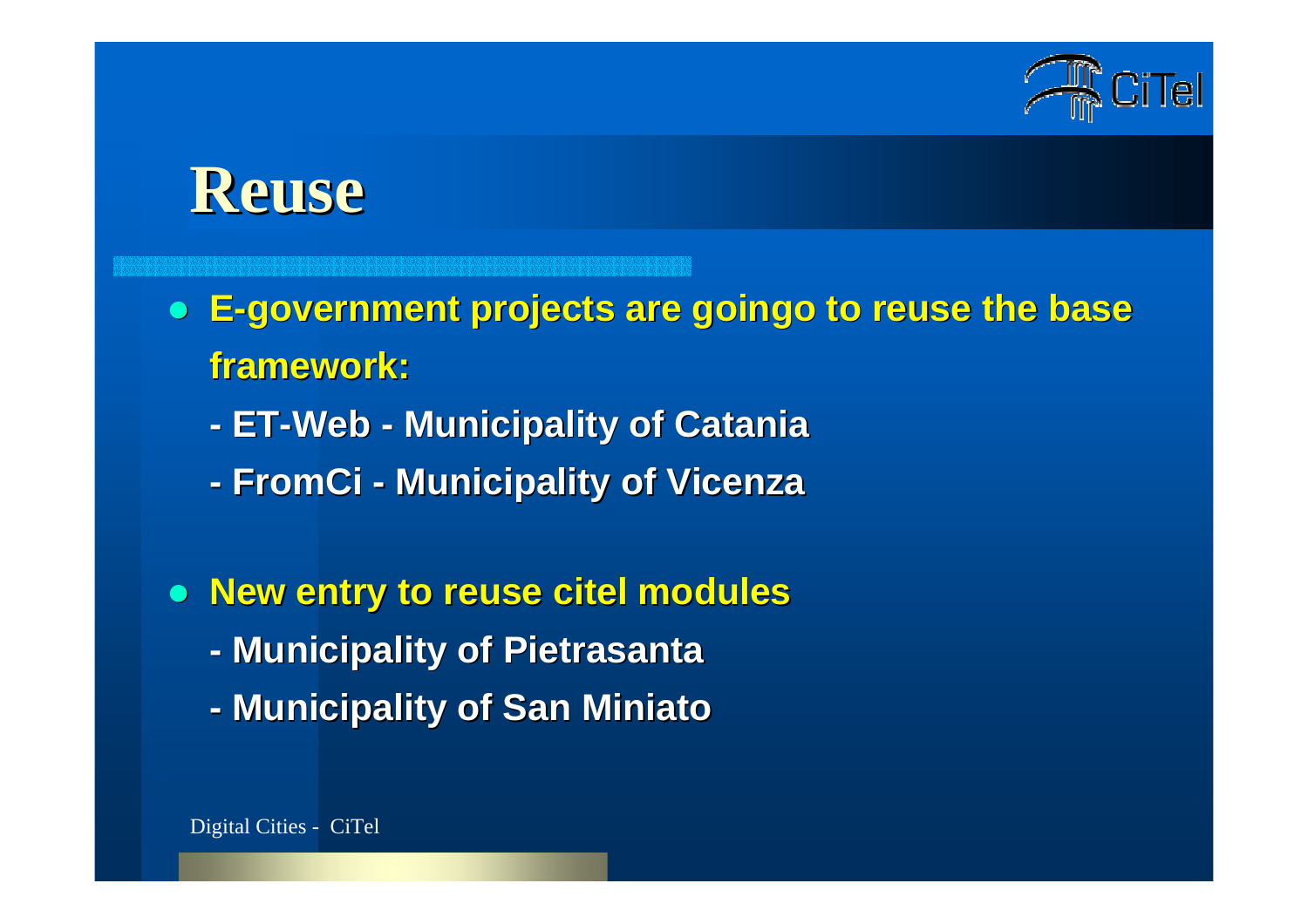

# **The reutilization reutilization plain**

- z **Building Area**
- z **School Area**
- z **Payments Area**
- z **Demografic Area**
- z **Turism Area**
- z **Municipality Police Area**
- **Citizen Area**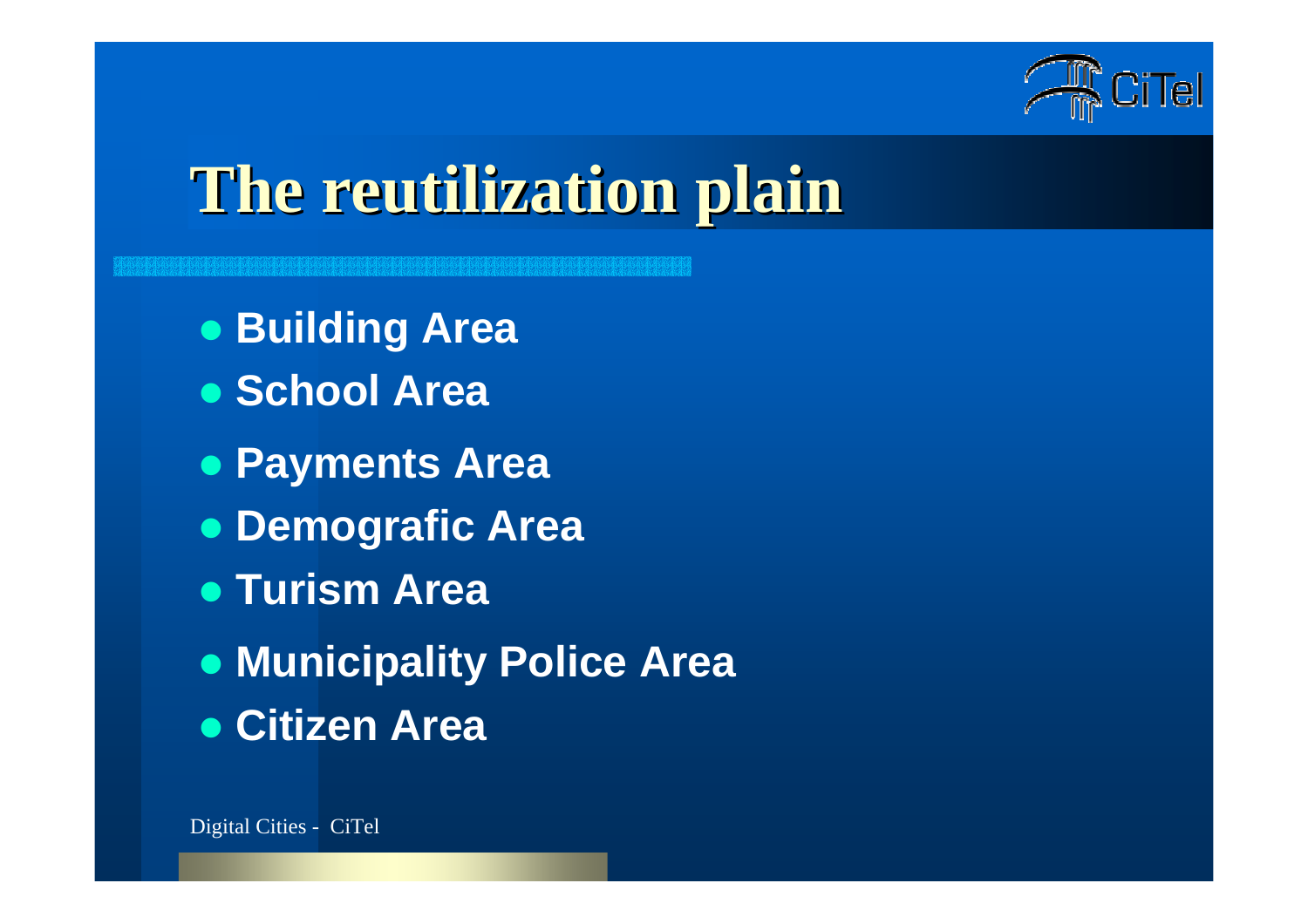

## **Reuse envirronments envirronments (school area)**

- $\bullet$ **Registration and payments scholastic fee**
- $\bullet$ **Registration refectory service**
- $\bullet$ **Registration schoolboy transport service**
- z **Consultation list**
- z **Consultation class-register**